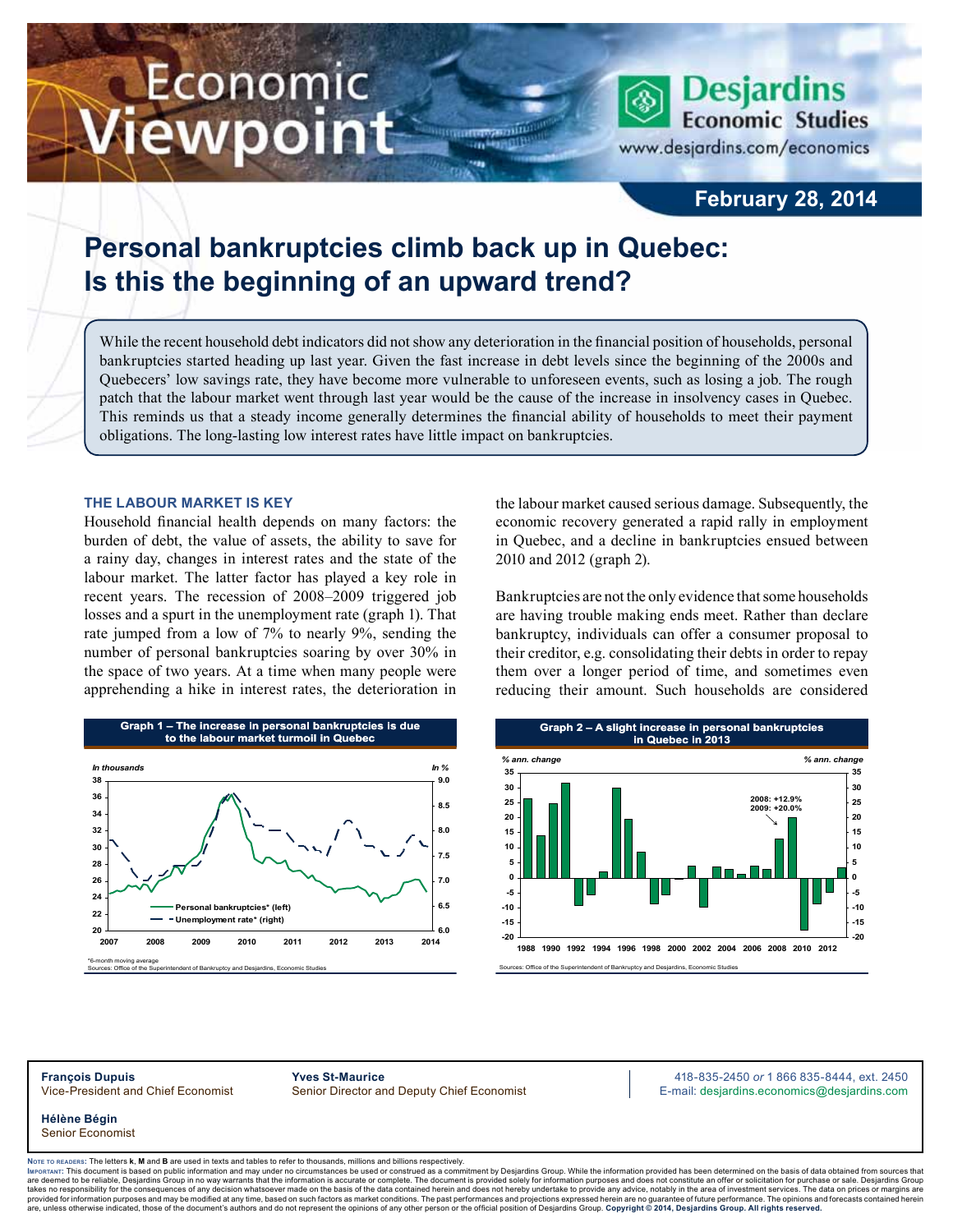



insolvent<sup>1</sup>, as are those that declare bankruptcy. The total of consumer proposals and bankruptcies make up the total cases of insolvency (graph 3). In Quebec, the number of such proposals has soared since the recession of 2008–2009. Contrary to bankruptcies, which subsequently declined, financial recovery plans proposed by borrowers have kept rising and even spiked by approximately 25% last year. In 2013, a total of 14,726 proposals was added to the 25,221 personal bankruptcies (+3.4%) in Quebec, bringing the total cases of insolvency to 39,947 (+11.2%). The proportion of the adult population that is considered insolvent also rose in 2013 (graph 4), showing that households struggling to repay their debts are becoming more and more common.







#### **LONGER PERIODS OF UNEMPLOYMENT**

The personal bankruptcy trend has reversed course since 2013 (graph 5). In fact, employment had quite a bumpy ride that year. The number of workers see-sawed, and full-time jobs declined year over year. The spike in the unemployment rate created hardship because the period of unemployment became longer (graph 6). Prior to the recession of 2008–  $2009$ , the average duration of unemployment<sup>2</sup> in Quebec was less than 20 weeks. Since then, despite the economic recovery, the period of unemployment has continued to lengthen for many workers, even culminating at over 25 weeks at the end of 2013. These five additional weeks of unemployment, with no paycheque, meant that some households were unable to make a go of things, even with temporary government assistance. Furthermore, the federal government's reform of employment insurance recently restricted the period of coverage and the amount of benefits might have had an impact.



<sup>1</sup> The inability to repay one's debts in full according to the schedule that was initially agreed to with the financial institution.

<sup>&</sup>lt;sup>2</sup> The number of continuous weeks during which a person has been without work and is looking for work or is on temporary layoff.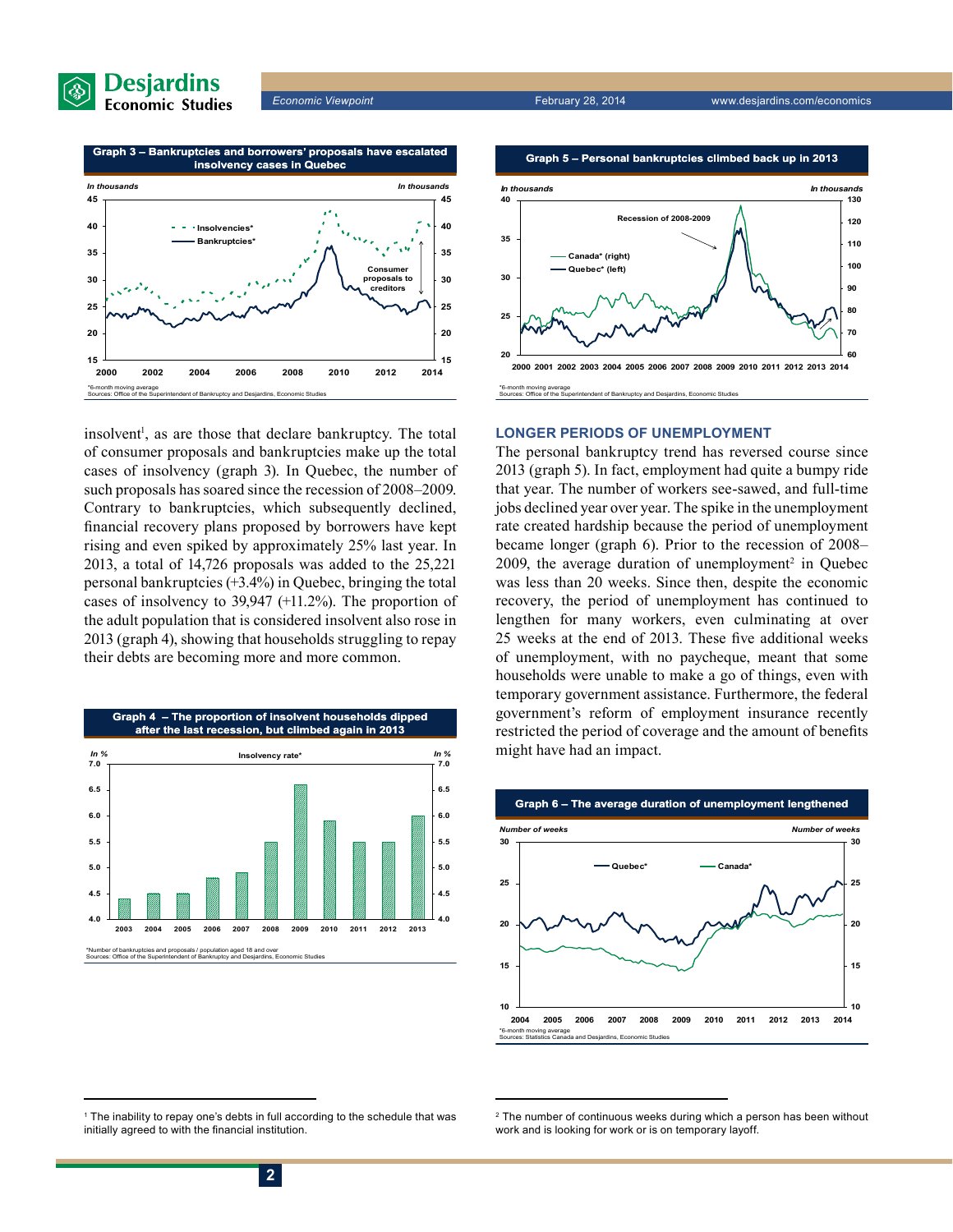*Economic Viewpoint* February 28, 2014 www.desjardins.com/economics



In short, the combination of a brief increase in the unemployment rate, the longer duration of unemployment, which reduces the income of jobless workers for longer, and the recent changes of employment insurance would seem to account for the increase in bankruptcies in Quebec in 2013.

#### **The burden of debt is not getting heavier**

The various indicators that describe the weight of total household debt did not deteriorate last year. According to the data of the Canadian Financial Monitor survey, compiled by Ipsos Reid, the ratio of households' monthly payments to their after-tax income did not increase in 2013; in fact, it stayed below the average of the past 10 years (graph 7). The biggest financial commitment for homeowner households is usually their mortgage. But despite rising property prices over the past 10 years or so, the burden of the monthly payment for this type of loan has remained close to the historical average (graph 8) due to the falling interest rates during that period. The proportion of mortgage loans that are three months overdue is actually quite low, and is the same as it was at the beginning of the 2000s (graph 9).







Thus mortgage debt does not seem to be a financial burden, at least not by itself, for homeowner households. Generally speaking, it is consumer debt and credit cards (graph 10) that have people struggling to make monthly payments and that drive them into insolvency. Credit card debt appears to be the liability that is most frequently responsible for bankruptcies and consumer proposals to creditors, according to the Office of the Superintendent of Bankruptcy Canada.

In cases where a household is forced to skip one of its monthly payments on various debts, the one that it chooses is often consumer debt rather than the mortgage, which could result in foreclosure on the property by the financial institution. In any event, the majority of bankruptcies are not declared by homeowners, but by tenants who have few assets and little savings.